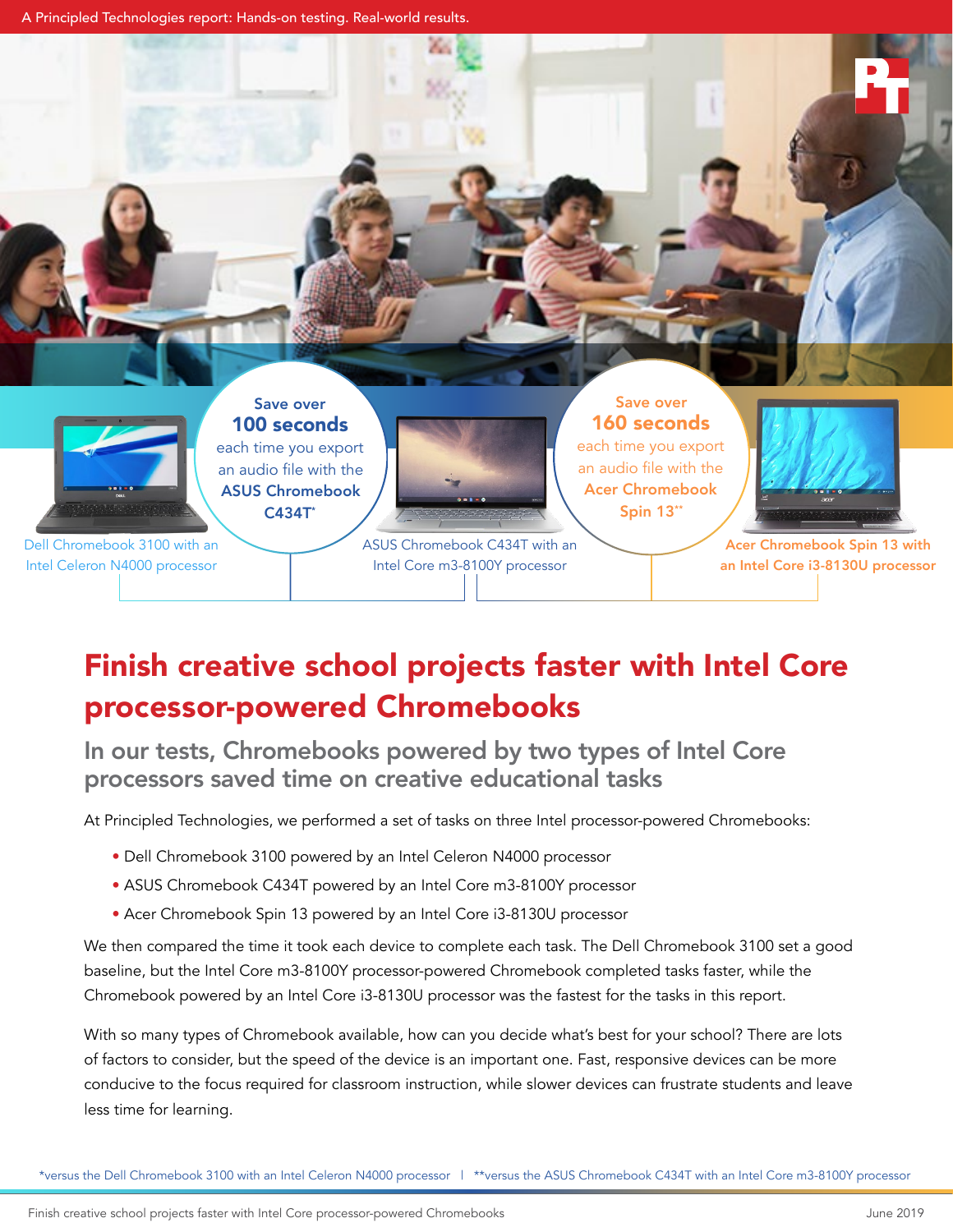

#### Fictional scenario

Hoff High School had three great Chromebooks to choose from for their one-to-one program. Did they make the right decision, picking the Intel Core i3 processor-powered Acer Chromebook Spin 13? Read the rest of this PT testing-based fictional scenario to find out.



### Chromebooks in the computer science classroom

With just a few weeks until the end of the school year, Mr. Diamond is looking for a fun and engaging way to test what his students have learned in his Fundamentals of Computer Science class. To enable the students to explore their own interests, he decides he'll let them loose on a free-form creative project where they'll self-organize and set their own goals with Mr. Diamond standing by to support them.

Mr. Diamond knows some laptops struggle with tasks in creative apps—but he has confidence that the school's recently purchased fleet of Intel Core i3 processor-powered Chromebooks can get the job done, especially considering how fast they were at straightforward coding tasks during the school year!

Acer Chromebook Spin 13 with an Intel Core i3-8130U processor ASUS Chromebook C434T with an Intel Core m3-8100Y processor Dell Chromebook 3100 with an Intel Celeron N4000 processor

#### CodeHS

CodeHS provides tools and lessons to facilitate computer science education in schools. Erin Berenton of Common Sense Media gave the CodeHS website 4 out of 5 stars, saying the program makes things "accessible for beginners.["1](#page-4-0)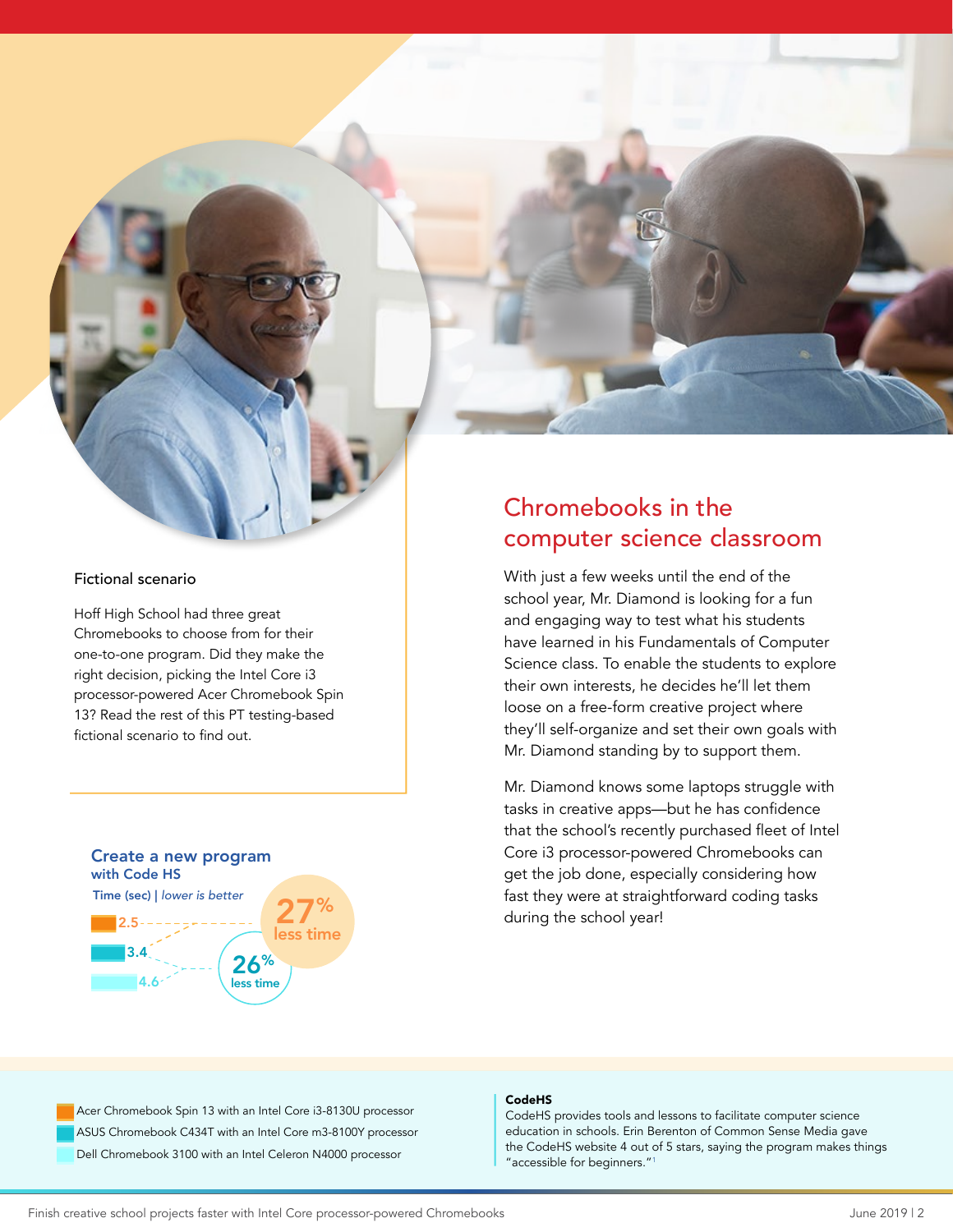

### Complete audio tasks faster

One of the student groups decides to write a song based on one of the more difficult topics they encountered this year: the concept of "for loops." One of the students records herself singing the lyrics the group collaborated on, and she shares the file. It takes just 37 seconds to open the 50MB file in Lexis Audio Editor. The group makes a few changes based on feedback from Mr. Diamond, and renders the full recording in just 6 minutes, 17 seconds up to 4 minutes, 26 seconds faster than the other Chromebooks the school had considered.

A few days later, the music group has assembled guitar, drums, synths, and an updated vocal track. As they prepare to fit everything together, it takes less than 6 seconds to enter the Soundtrap studio and get to work on their creation.



#### Lexis Audio Editor

Lexis Audio Editor is an app that enables fast editing of audio recordings. Features include normalization, noise reduction, a 10-band equalizer, a compressor, and more.<sup>2</sup>

#### Soundtrap®

Soundtrap is a web application for creating digital audio creations such as music, podcasts, language studies, and more.3 According to Soundtrap, more than 10,000 teachers worldwide trust their educational program.4

Acer Chromebook Spin 13 with an Intel Core i3-8130U processor ASUS Chromebook C434T with an Intel Core m3-8100Y processor Dell Chromebook 3100 with an Intel Celeron N4000 processor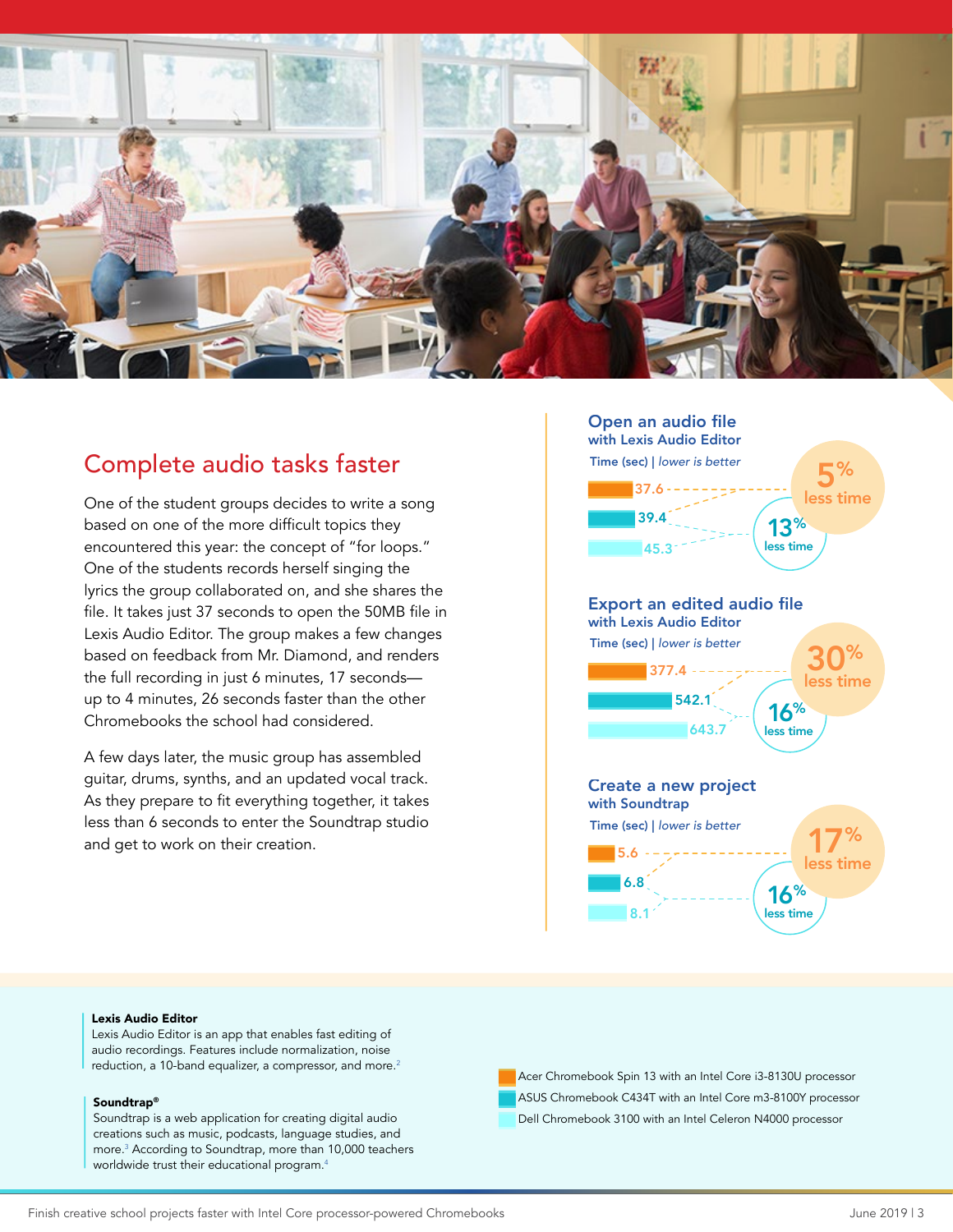

### Complete video tasks faster

Another student group has decided they want to make a music video that demonstrates how code and computer science help run our society. From science and medicine to transportation and urban planning, code is now the backbone of the world. It's clear to the students that their interest in computer science today could lead to any number of professions in the future.

The students want to open their video on a shot of an expansive city skyline. To get that impressive shot with the technology they have on hand, they turn to computer-generated graphics. It takes just 20 seconds to open a 3D model of a city in Tinkercad. The students tweak the model to suit their needs, and set to work on the rest of their video.

As they iterate and develop drafts within the Lomotif app, they can preview how their video will look in less than 3 seconds, enabling them to quickly judge and make adjustments that will make their finished project shine.

The weekend before presentation day, the group gets together for a final discussion and watch party. They didn't expect it, but they get a little teary-eyed as the credits roll. They've all learned so much this year, and they've grown as students and grown closer as friends.

The group puts their hands in a pile above the Chromebook, and chant their group name before pressing the Export button all at once. Eleven seconds later, their video is complete.

Acer Chromebook Spin 13 with an Intel Core i3-8130U processor ASUS Chromebook C434T with an Intel Core m3-8100Y processor Dell Chromebook 3100 with an Intel Celeron N4000 processor

#### Tinkercad

Tinkercad is a browser-based program for computeraided design.5 Common Sense Education® gave Tinkercad a 4/5-star rating, enthusiastic about the app's pedagogical implications.<sup>6</sup>

#### Lomotif

Lomotif is a video editor that enables students to join video clips in a music video collage and share it with the world.<sup>7</sup>